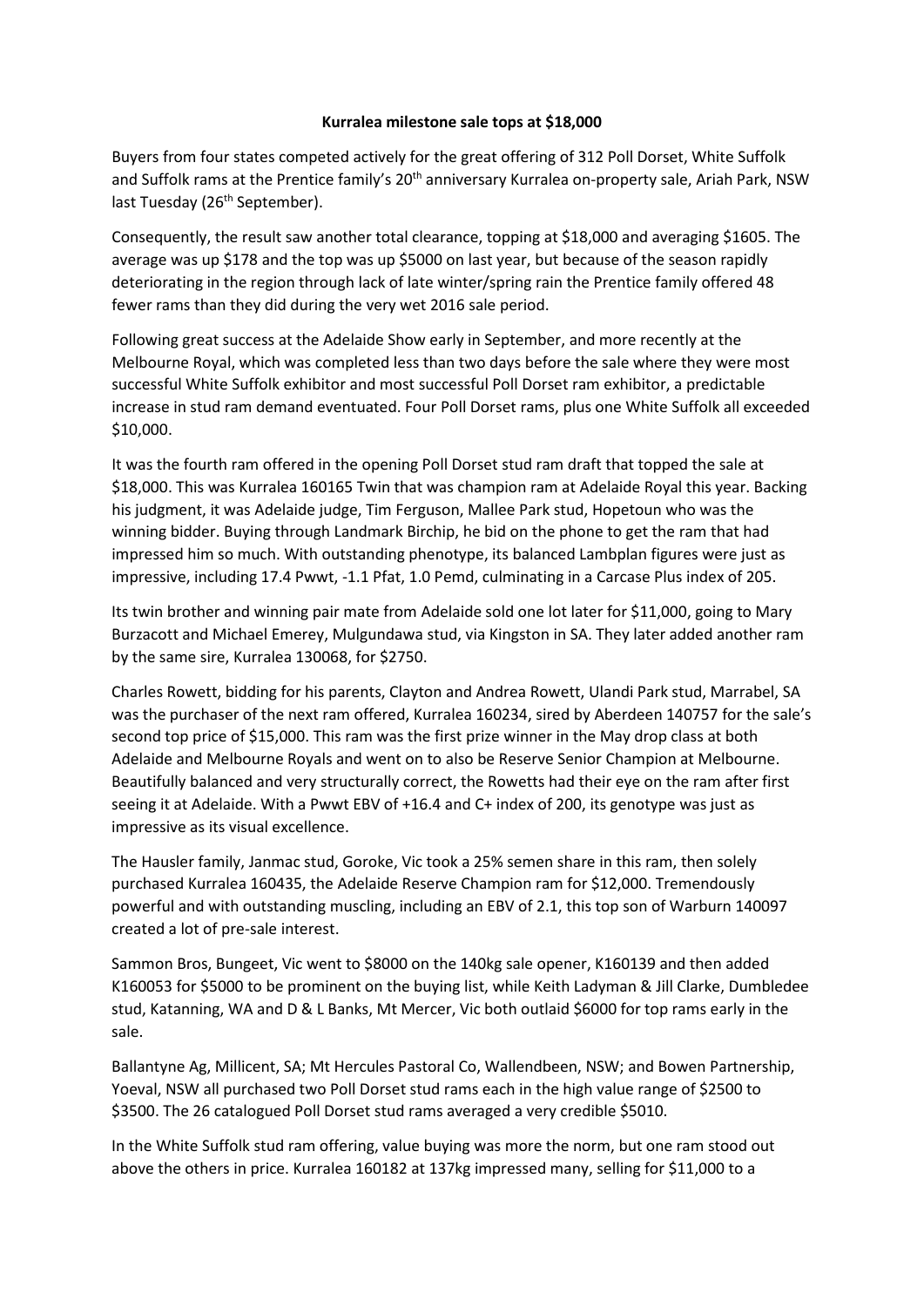syndicate, headed by Andrew Hiscock, Brurob, Kilmore, Vic with the Donnan family, Anden stud, Woomelang, Vic a semen partner. With a Pwwt of 17.5, Pfat of -0.4, Pemd of 1.4 and Carcase Plus index of 207, it was the outstanding performance ram in the offering.

The second top price was only \$4500, paid by Conapaira White Suffolks, Rankin Springs, NSW for the reserve champion ram at the just completed Melbourne Royal, where it was also in the winning interbreed trifecta pen of three rams for the White Suffolk breed. They also purchased another at \$3000, while Clover Valley White Suffolks, Stuart Mill, Vic paid \$4000 and \$2500 for two stud rams in real value buying. The 16 catalogued White Suffolk stud rams averaged \$2953.

Thirty five of the 72 registered bidders were successful purchasers on the large and impressive flock ram drafts of 132 rams in the two main breeds, plus the first time offering of six Suffolk rams.

Again, the most dominant volume buyer was Justin Campbell, representing Australian Food Ag, through Elders Deniliquin. They purchased 42 Poll Dorsets to \$1300 and 67 White Suffolks to \$1200; their combined total of 109 rams averaging \$1041.

Based on the very positive results their clients are consistently achieving with Kurralea genetics, Greg Moncrieff, Moncrieff Condobolin has supported this sale for a very long time, this year being no exception. Collectively his five registered clients purchased 27 top end rams, paying to \$2000 and averaging \$1570. These clients are always prepared to grab any value rams from the stud drafts, including six this year. W & L Ramsey with eight Poll Dorsets and one White Suffolk at a \$1678 average, and McDonald Bros with eight White Suffolks at a \$1675 average were the most prominent of the Moncrieff clients.

Poinsette Pty Ltd, Coolaman (12 Poll Dorset rams average \$1983); CW Mattiske & Co, Temora (11 Poll Dorset rams ave \$2018); R & R Nisbet, Karamah (10 Poll Dorset rams ave \$1680); Foylewood Farming Co, Ariah Park (10 Poll Dorsets ave \$1520); and Baronlonga Pastoral, West Wyalong (10 White Suffolks ave \$970) were all double figure buyers and the most prominent amongst the other flock ram buyers.

The 132 Poll Dorset flock rams averaged a very strong \$1409, achieved very much on the back of the first run of 72 that averaged \$1624. The second run of 60 Poll Dorsets averaged \$1152. By comparison the first run of 72 White Suffolks provided super value and averaged just \$1011, while the last run of 60 actually averaged a little more at \$1023 as buyers competed more strongly near the end in an effort to get their required numbers.

The Prentices also offered 6 Suffolk rams in the middle of the sale for the first time and these all cleared at \$800 each.

## **Sale Summary:**

26 Poll Dorset stud rams sold to \$18,000 and averaged \$5010 132 Poll Dorset flock rams sold to \$2000 and averaged \$1409 Overall 158 Poll Dorsets averaged \$2002

16 White Suffolk stud rams sold to \$11,000 and averaged \$2953 132 White Suffolk flock rams sold to \$1700 and averaged \$1017 Overall 148 White Suffolks averaged \$1215

6 Suffolk rams all sold at \$800 each.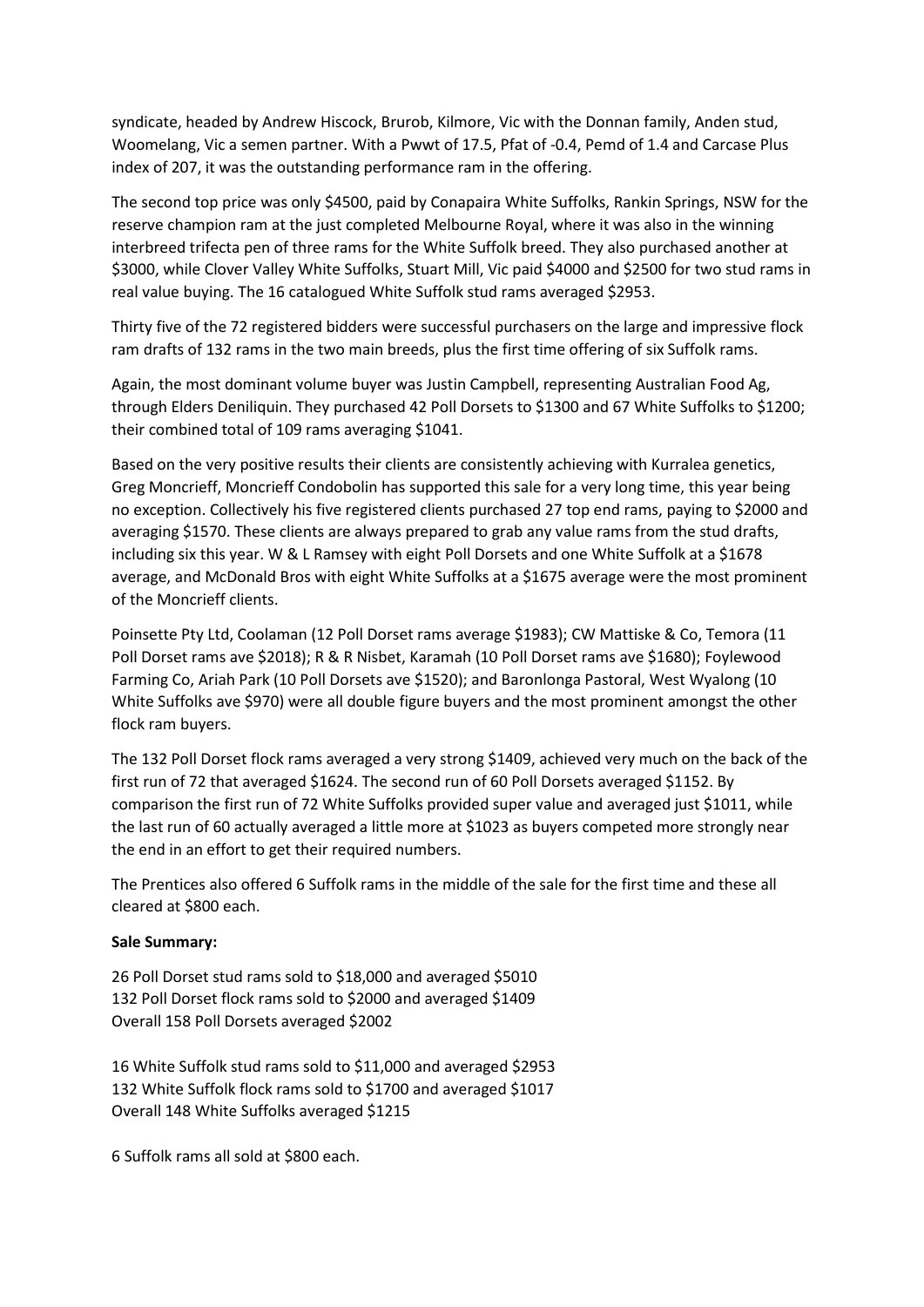Overall Sale: 312 rams averaged \$1605

Agents: Elders Wagga Auctioneers: Michael Glasser (GTSM) and Joe Wilks (Elders)



Pictured with the \$18,000 top priced ram at the Kurralea Poll Dorset and White Suffolk ram sale are GTSM's Michael Glasser, Kim Prentice, Elders Territory sales manager, Will Stoddart, Wagga and Lucy and Ben Prentice. The ram was purchased via phone hook-up by Tim Ferguson, Mallee Park, Hopetoun, Vic.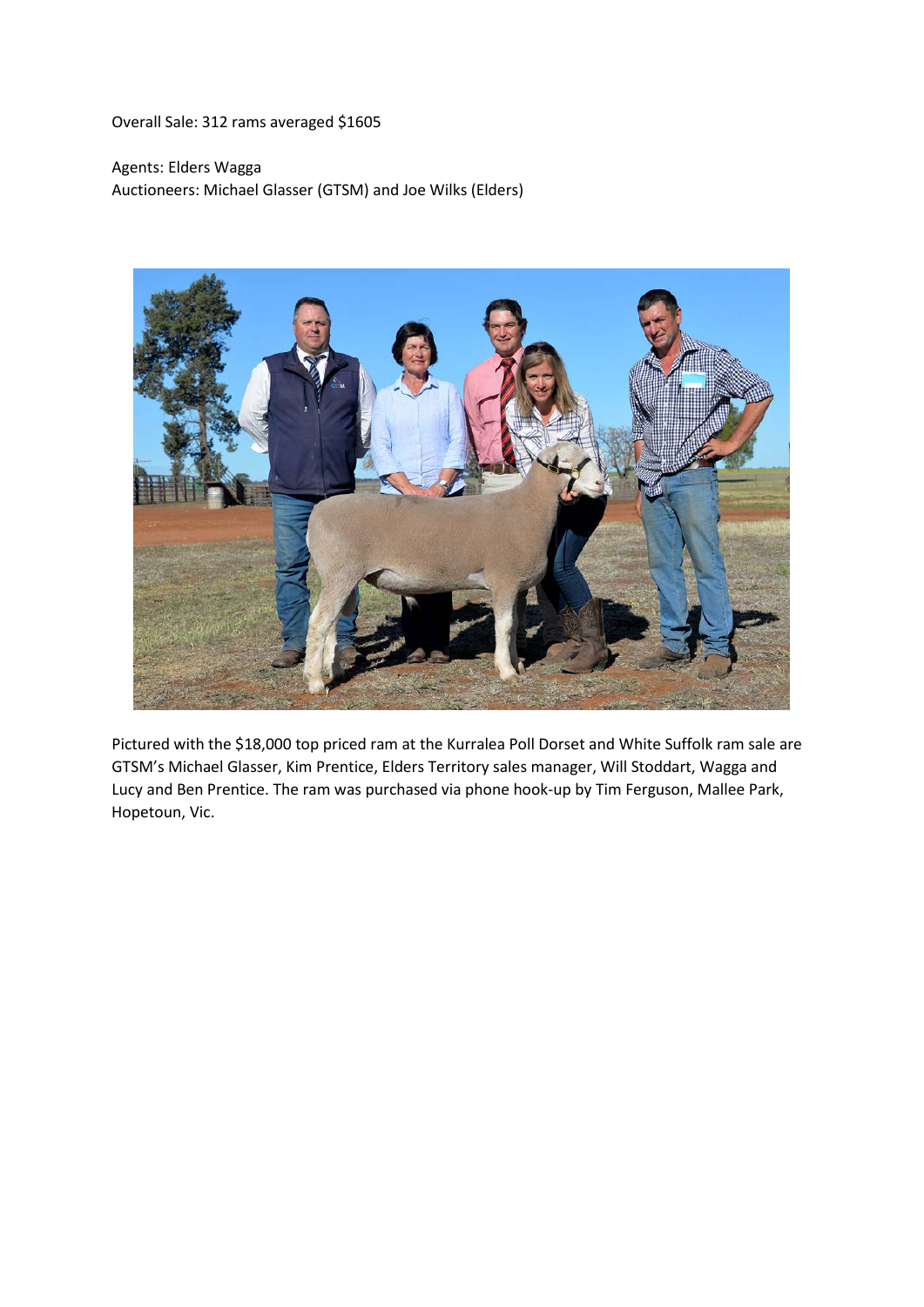

Pictured with the \$11,000 top priced White Suffolk ram at the Kurralea sale are GTSM's Michael Glasser, Kim Prentice, Elders Territory Sales Manager Will Stoddart, Wagga and Lucy and Ben Prentice. The ram was purchased by a syndicate headed by Andrew Hiscock, Brurob stud, Kilmore, Vic.



These two Poll Dorset rams sold for \$12,000 and \$15,000 at the Kurralea ram sale and are held by Kurralea's Lucy and Ben Prentice with daughter Maya between them. Carl & Grant Hausler, Janmac stud, Goroke, Vic are behind the ram they purchased outright while Charles Rowett, Marrabel is behind the ram he purchased for \$15,000 for his family's Ulandi Park stud, with Janmac being a 25% semen share partner.